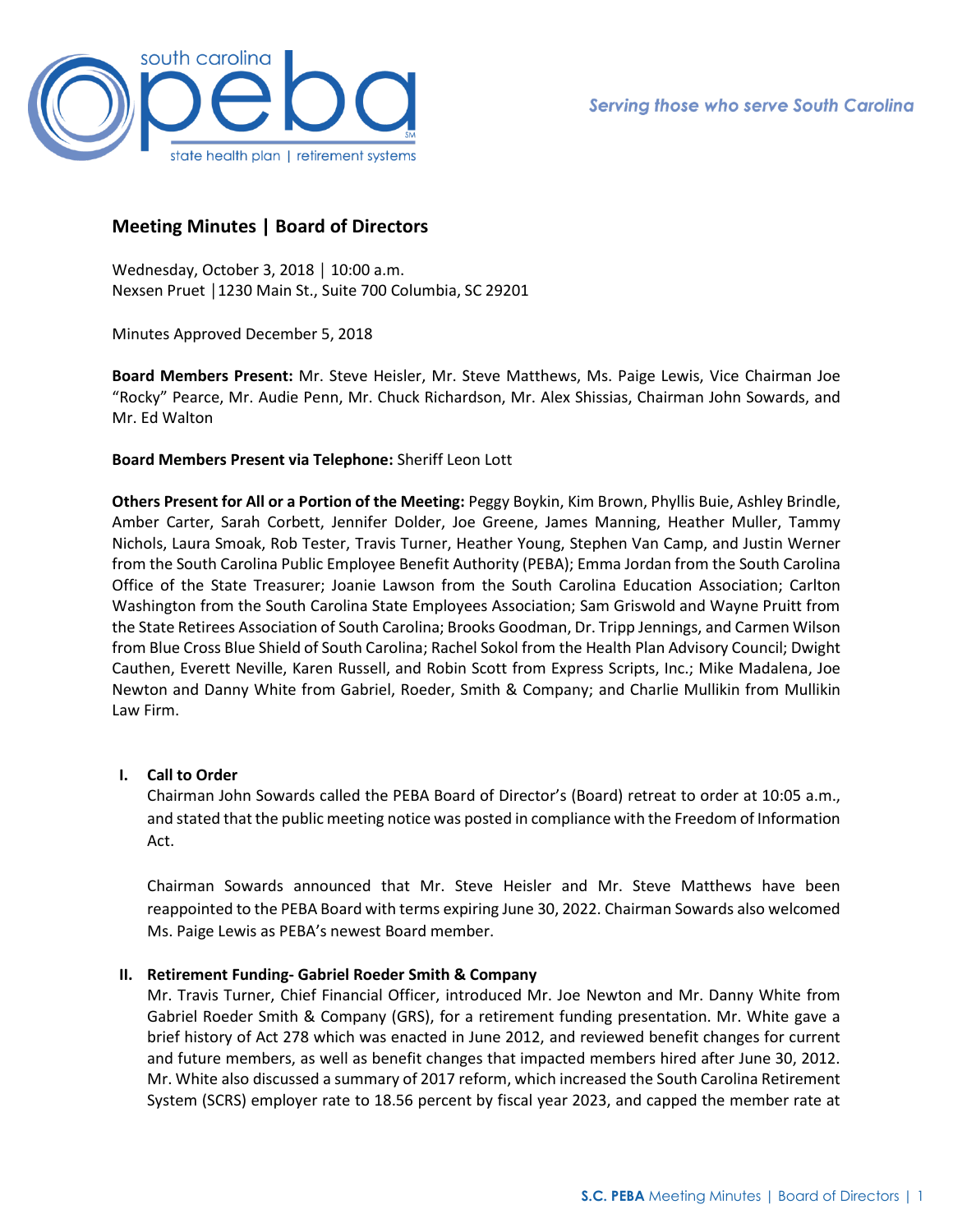9.00 percent. The 2017 reform also reduced the assumed rate of return from 7.50 percent to 7.25 percent, and decreases the maximum funding period by one each year to a 20-year funding period in 2027.

Mr. Newton turned the discussion to financial stress testing, which is an analysis designed to determine the ability of a given financial instrument to deal with an economic crisis. Mr. Newton stated that stress testing should be used in the context of the overall strategic plan of the System and the stakeholders. Mr. Newton provided various examples of short-term shocks on the projected funding ratio, and the projected margin in scheduled employer contribution rates.

Mr. Newton stated that The Pew Charitable Trust (PEW) published a paper in May 2018, providing the results of their stress tests for retirement systems in 10 states. Mr. Newton reviewed PEW's main findings as well as comments specific to SCRS.

Mr. White concluded the presentation by reviewing system sustainability of SCRS and the Police Officer's Retirement System (PORS), including contribution amounts, funded ratios, amortization periods, and the unfunded actuarial accrued liability (UAAL).

### **III. Healthcare Landscape**

Mr. Rob Tester, Insurance Policy Director, introduced Mr. Everett Neville, Executive Vice President of Strategy, Supply Chain and Specialty from Express Scripts, Inc., for a presentation regarding hot topics in pharmacy, including the continued increase in prescription drug prices. Mr. Neville noted that policymakers, patients, and payers are all focused on the affordability of prescription drugs. Innovative treatments drive better health care, but are accessible at a higher cost than traditional treatments.

Dr. Tripp Jennings, Medical Director, from Blue Cross Blue Shield of South Carolina, introduced Ms. Rachel Sokol, Practice Manager for the Health Plan Advisory Council, for a discussion regarding healthcare reform and issues currently facing health plans. Ms. Sokol noted that major cost drivers of health plans include pharmaceutical prices, labor and workforce cost, information technology, and purchased services.

Ms. Sokol concluded her presentation by reviewing three avenues to influence network entry: adding low-cost providers; encouraging preferred care onramps; and introducing new network providers.

# **IV.Executive Session for Discussion of Personnel and Contractual Matters Pursuant to S.C. Code of Laws § 30-4-70(a)(1) and (a)(2)**

At 3:10 p.m., Mr. Alex Shissias made a motion, which was seconded by Mr. Heisler, and passed unanimously, to recede into executive session to discuss a personnel matter and to receive legal advice.

The Board reconvened in open session at 4:17 p.m. Chairman Sowards announced that no action was taken by the Board while in executive session.